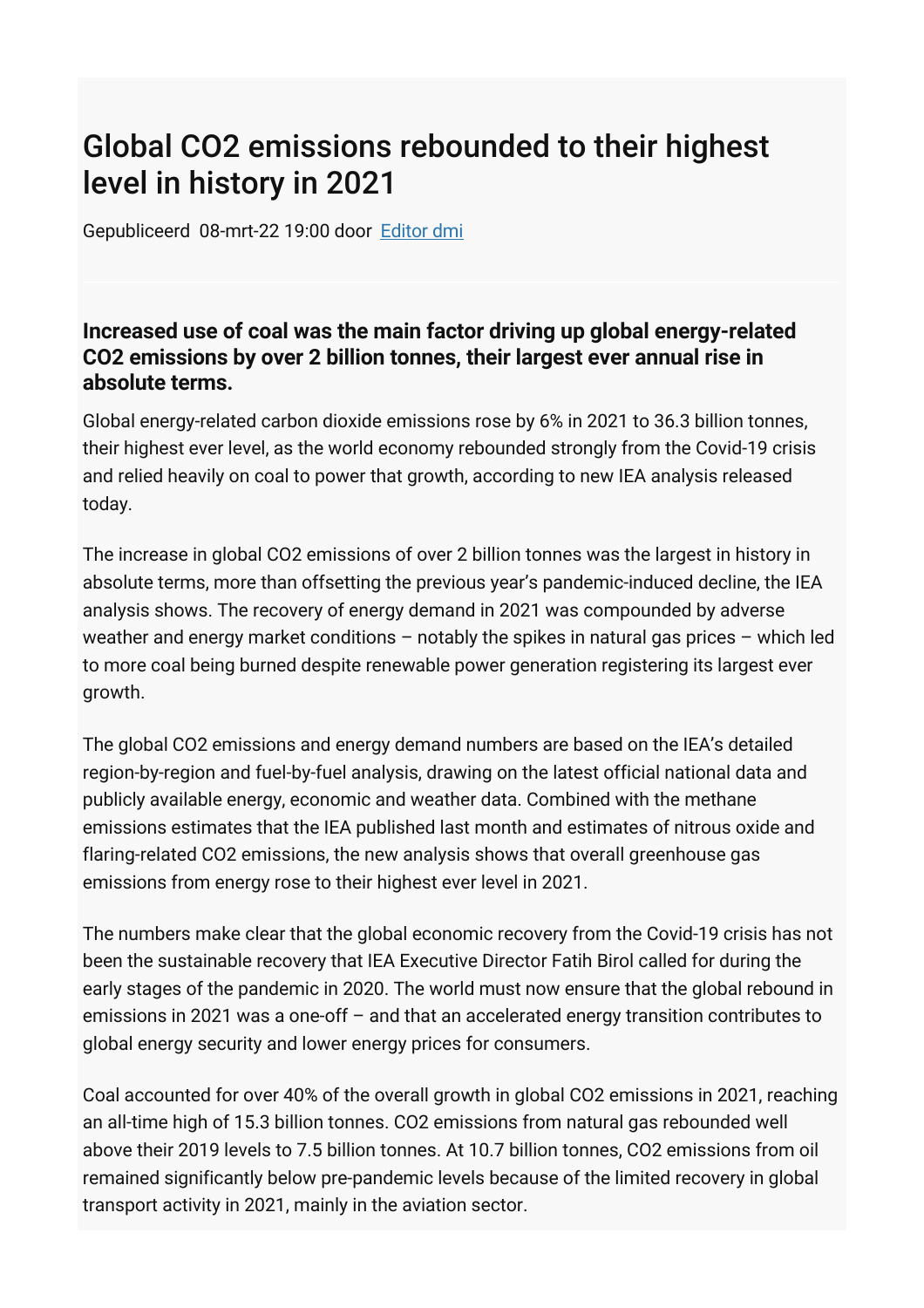Despite the rebound in coal use, renewable energy sources and nuclear power provided a higher share of global electricity generation than coal in 2021. Renewables-based generation reached an all-time high, exceeding 8 000 terawatt-hours (TWh) in 2021, a record 500 TWh above its 2020 level. Output from wind and solar PV increased by 270 TWh and 170 TWh, respectively, while hydro generation declined due to the impacts of drought, notably in the United States and Brazil.

The use of coal for electricity generation in 2021 was intensified by record high natural gas prices. The costs of operating existing coal power plants across the United States and many European power systems were considerably lower than those of gas power plants for the majority of 2021. Gas-to-coal switching pushed up global CO2 emissions from electricity generation by well over 100 million tonnes, notably in the United States and Europe where competition between gas and coal power plants is tightest.

The rebound of global CO2 emissions above pre-pandemic levels has largely been driven by China, where they increased by 750 million tonnes between 2019 and 2021. China was the only major economy to experience economic growth in both 2020 and 2021. The emissions increases in those two years in China more than offset the aggregate decline in the rest of the world over the same period. In 2021 alone, China's CO2 emissions rose above 11.9 billion tonnes, accounting for 33% of the global total.

China's rise in emissions resulted largely from a sharp increase in electricity demand that leaned heavily on coal power. With rapid GDP growth and additional electrification of energy services, electricity demand in China grew by 10% in 2021, faster than economic growth at 8.4%. This increase in demand of almost 700 TWh was the largest ever experienced in China. With demand growth outstripping the increase in supply from low emissions sources, coal was used to meet more than half of the rise in electricity demand. This was despite the country also seeing its largest ever increase in renewable power output in 2021.

CO2 emissions in India rebounded strongly in 2021 to rise above 2019 levels, driven by growth in coal use for electricity generation. Coal-fired generation reached an all-time high in India, jumping 13% above its 2020 level. This was partly because the growth of renewables slowed to one-third of the average rate seen over the previous five years.

Global economic output in advanced economies recovered to pre-pandemic levels in 2021, but CO2 emissions rebounded less sharply, signalling a more permanent trajectory of structural decline. CO2 emissions in the United States in 2021 were 4% below their 2019 level. In the European Union, they were 2.4% lower. In Japan, emissions dropped by 3.7% in 2020 and rebounded by less than 1% in 2021.

On a per capita basis, CO2 emissions in advanced economies have fallen to 8.2 tonnes on average and are now below the average of 8.4 tonnes in China, although wide differences